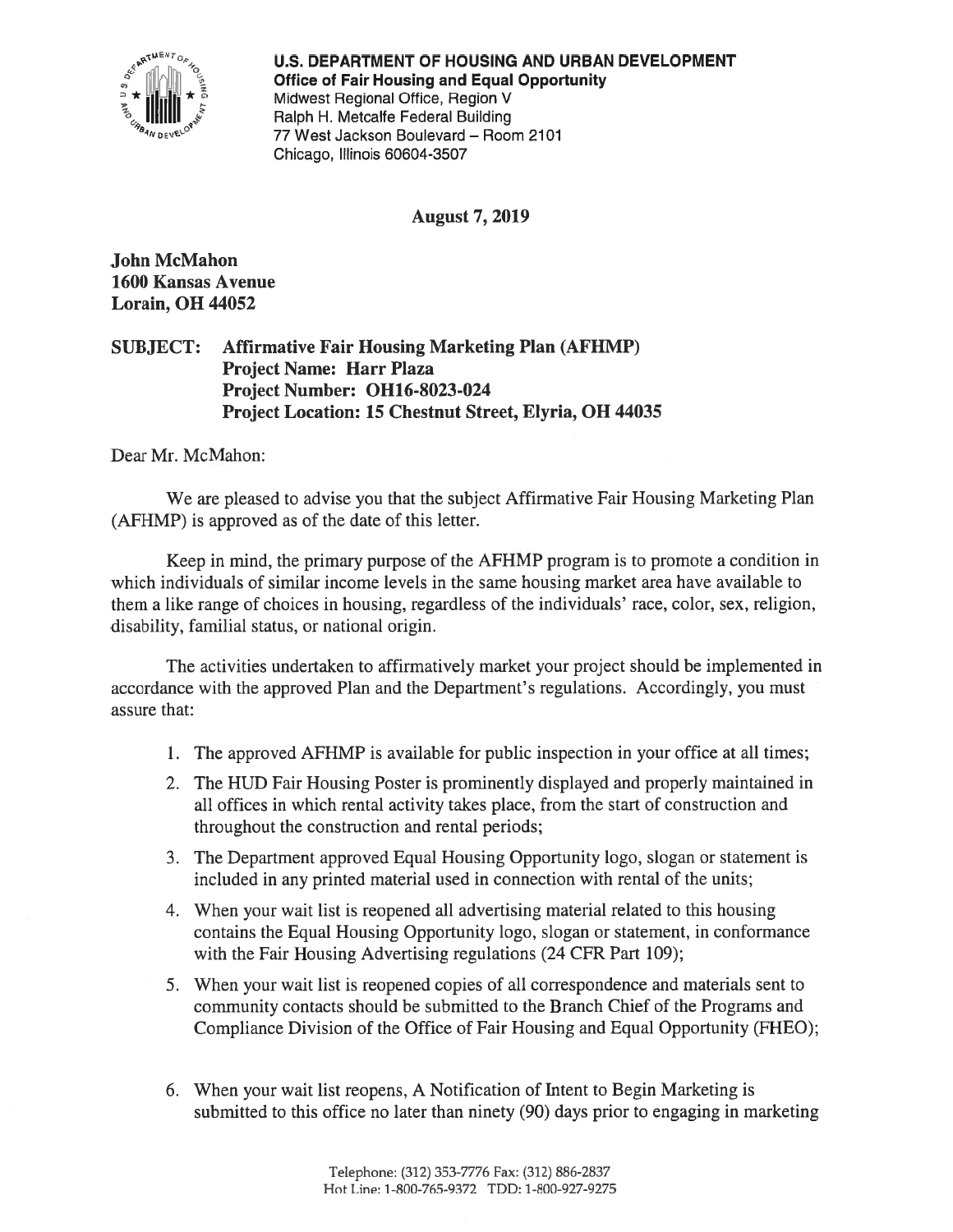activities and that marketing activities commence ninety (90) days prior to the anticipated date of availability for occupancy of the first unit of the project; and,

7. Upon reopening your wait all marketing activities to persons designated "least likely to apply" are undertaken in advance of marketing to other prospective tenants for projects with non-elderly Section 8 units and persons identified as "expected to reside" in the community because of presen<sup>t</sup> or planned employment.

We encourage you to make every possible good faith effort to carry out the provisions and fulfill the objectives of your Affirmative Fair Housing Marketing Plan. In addition, you should maintain <sup>a</sup> file documenting your efforts, such as advertising, community contacts, etc., in carrying out the approved Plan.

Should you have any questions or need technical assistance, please contact Beranice Hartfield, Equal Opportunity Assistant, at (312) 913-8464 or David Long, Branch Chief, at (313) 234-7352.

Sincerely,

Maurice I. McGough, Regional Director Office of Fair Housing and Equal Opportunity, Region V

Enclosure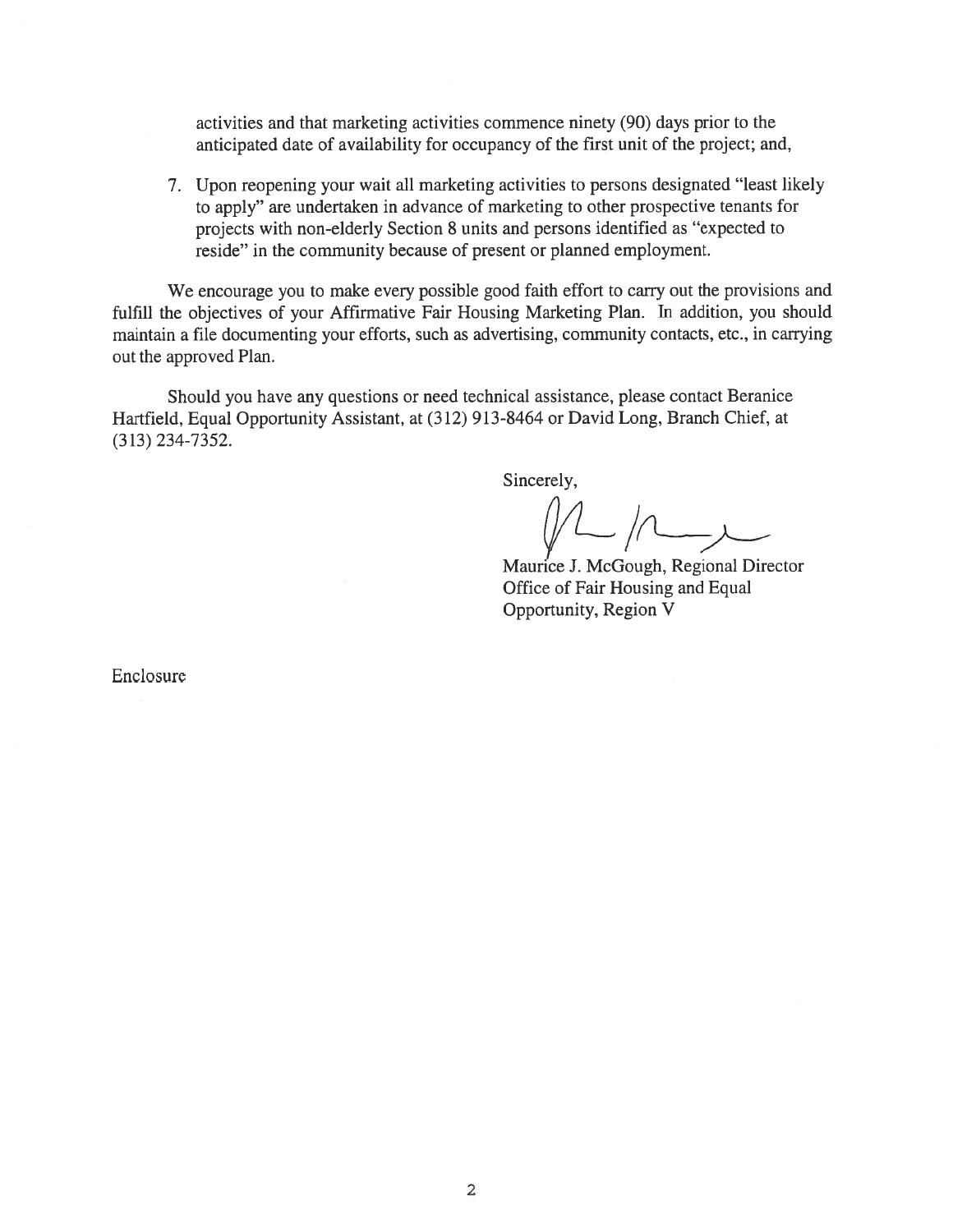Note to all applicants/respondents: This form was developed with Nuance, the official HUD software for the creation of HUD forms. HUD has made available instructions for downloading <sup>a</sup> free installation of <sup>a</sup> Nuance reader that allows the user to fill-in and save this form in Nuance. Please see http://portal.hud.gov/hudportal/documents/huddoc?id=nuancereaderinstall.pdf for the instructions. Using Nuance software is the only means of completing this form.

# Affirmative Fair Housing Marketing Plan (AFHMP) - Multifamily Housing

# U.S. Department of Housing and Urban Development Office of Fair Housing and Equal Opportunity

0MB Approval No. 2529-0013 (exp.1/31/2021)

| 1a. Project Name & Address (including City, County, State & Zip Code)                                                                                                                | 1b. Project Contract Number                                              | 1c. No. of Units                                                                      |              |  |
|--------------------------------------------------------------------------------------------------------------------------------------------------------------------------------------|--------------------------------------------------------------------------|---------------------------------------------------------------------------------------|--------------|--|
| <b>Harr Plaza</b><br>15 Chestnut Street                                                                                                                                              |                                                                          | OH16-8023-024                                                                         | 100          |  |
| Elyria, OH 44035                                                                                                                                                                     |                                                                          | 1d. Census Tract                                                                      |              |  |
|                                                                                                                                                                                      |                                                                          | 708                                                                                   |              |  |
|                                                                                                                                                                                      |                                                                          | 1e. Housing/Expanded Housing Market Area                                              |              |  |
|                                                                                                                                                                                      |                                                                          | Housing Market Area: Lorain County                                                    |              |  |
|                                                                                                                                                                                      |                                                                          | Expanded Housing Market Area: Cleveland-Elyria<br>Metropolitan Statistical Area       |              |  |
|                                                                                                                                                                                      |                                                                          |                                                                                       |              |  |
| 1f. Managing Agent Name, Address (including City, County, State & Zip Code), Telephone Number & Email Address                                                                        |                                                                          |                                                                                       |              |  |
| Lorain Metropolitan Housing Authority, 1600 Kansas Ave, Lorain, Lorain County, Ohio 44052 440.288.1600 Imha1600@lmha.org                                                             |                                                                          |                                                                                       |              |  |
| 1g. Application/Owner/Developer Name, Address (including City, County, State & Zip Code), Telephone Number & Email Address                                                           |                                                                          |                                                                                       |              |  |
| Owner: Lorain Metropolitan Housing Authority, 1600 Kansas Ave, Lorain, Lorain County, Ohio 44052 440.288.1600 Imha1600@Imha.org                                                      |                                                                          |                                                                                       |              |  |
| 1h. Entity Responsible for Marketing (check all that apply)                                                                                                                          |                                                                          |                                                                                       |              |  |
| Owner<br><b>√ Agent</b><br>Other (specify)                                                                                                                                           |                                                                          |                                                                                       |              |  |
| Position, Name (if known), Address (including City, County, State & Zip Code), Telephone Number & Email Address                                                                      |                                                                          |                                                                                       |              |  |
| Assistant Director, John McMahon; PH Operations Manager, Megan Newson; Placement Supervisor, Jennifer Zvosechz; Project Manager,<br>Michael Volpe                                    |                                                                          |                                                                                       |              |  |
| 1i. To whom should approval and other correspondence concerning this AFHMP be sent? Indicate Name, Address (including City,<br>State & Zip Code), Telephone Number & E-Mail Address. |                                                                          |                                                                                       |              |  |
| John McMahon, Assistant Director 1600 Kansas Ave, Lorain, Lorain County, Ohio 44052 440.288.7422 jmcmaho@lmha.org                                                                    |                                                                          |                                                                                       |              |  |
| 2a. Affirmative Fair Housing Marketing Plan                                                                                                                                          |                                                                          |                                                                                       |              |  |
| Plan Type Updated Plan<br>Date of the First Approved AFHMP:                                                                                                                          |                                                                          |                                                                                       |              |  |
| Reason(s) for current update: Changes in methods of advertising, marketing, and outreach                                                                                             |                                                                          |                                                                                       |              |  |
| 2b. HUD-Approved Occupancy of the Project (check all that apply)                                                                                                                     |                                                                          |                                                                                       |              |  |
| $\overline{\phantom{a}}$<br><b>Elderly</b><br>Family                                                                                                                                 | $\overline{\phantom{0}}$<br>Mixed (Elderly/Disabled)                     | <b>Disabled</b>                                                                       |              |  |
| 2c. Date of Initial Occupancy                                                                                                                                                        | 2d. Advertising Start Date                                               |                                                                                       |              |  |
| 09/01/1979                                                                                                                                                                           | construction and substantial rehabilitation projects.                    | Advertising must begin at least 90 days prior to initial or renewed occupancy for new |              |  |
|                                                                                                                                                                                      | Date advertising began or will begin                                     |                                                                                       |              |  |
|                                                                                                                                                                                      | For existing projects, select below the reason advertising will be used: |                                                                                       |              |  |
|                                                                                                                                                                                      | To fill existing unit vacancies $\sqrt{\phantom{a}}$                     |                                                                                       |              |  |
| To place applicants on a waiting list $\vert \sqrt{\vert}$ (which currently has $\vert 5 \vert$                                                                                      |                                                                          |                                                                                       | individuals) |  |
| To reopen a closed waiting list<br>(which currently has<br>individuals)                                                                                                              |                                                                          |                                                                                       |              |  |
|                                                                                                                                                                                      |                                                                          |                                                                                       |              |  |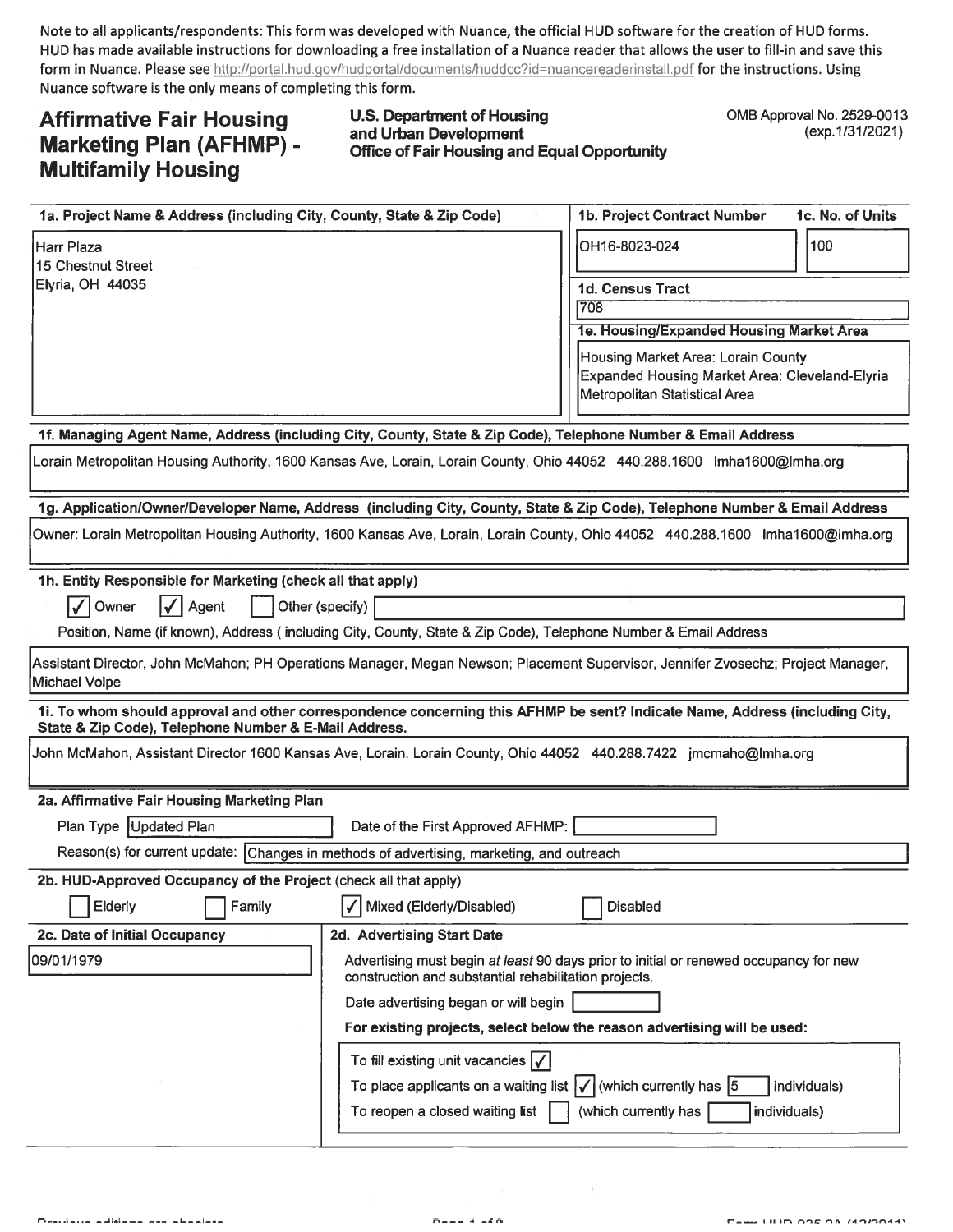|     | 3a. Demographics of Project and Housing Market Area<br>Complete and submit Worksheet 1.                                                                                                                                                                                                                                                                                                                                             |                                  |                                              |                    |                |                                               |                                  |                                                                                                                                                                                                                                                                                            |  |
|-----|-------------------------------------------------------------------------------------------------------------------------------------------------------------------------------------------------------------------------------------------------------------------------------------------------------------------------------------------------------------------------------------------------------------------------------------|----------------------------------|----------------------------------------------|--------------------|----------------|-----------------------------------------------|----------------------------------|--------------------------------------------------------------------------------------------------------------------------------------------------------------------------------------------------------------------------------------------------------------------------------------------|--|
|     | <b>3b. Targeted Marketing Activity</b>                                                                                                                                                                                                                                                                                                                                                                                              |                                  |                                              |                    |                |                                               |                                  |                                                                                                                                                                                                                                                                                            |  |
|     | Based on your completed Worksheet 1, indicate which demographic group(s) in the housing market area is/are least likely to apply for the<br>housing without special outreach efforts. (check all that apply)                                                                                                                                                                                                                        |                                  |                                              |                    |                |                                               |                                  |                                                                                                                                                                                                                                                                                            |  |
|     | √ White                                                                                                                                                                                                                                                                                                                                                                                                                             | American Indian or Alaska Native |                                              |                    | $\nabla$ Asian |                                               | <b>Black or African American</b> |                                                                                                                                                                                                                                                                                            |  |
|     | Native Hawaiian or Other Pacific Islander                                                                                                                                                                                                                                                                                                                                                                                           |                                  |                                              | Hispanic or Latino |                |                                               | Persons with Disabilities        |                                                                                                                                                                                                                                                                                            |  |
|     | $\sqrt{\phantom{a}}$ Families with Children                                                                                                                                                                                                                                                                                                                                                                                         |                                  | Other ethnic group, religion, etc. (specify) |                    |                |                                               |                                  |                                                                                                                                                                                                                                                                                            |  |
|     | 4a. Residency Preference                                                                                                                                                                                                                                                                                                                                                                                                            |                                  |                                              |                    |                |                                               |                                  |                                                                                                                                                                                                                                                                                            |  |
|     | Is the owner requesting a residency preference? If yes, complete questions 1 through 5. No<br>If no, proceed to Block 4b.                                                                                                                                                                                                                                                                                                           |                                  |                                              |                    |                |                                               |                                  |                                                                                                                                                                                                                                                                                            |  |
|     | (1) Type Please Select Type                                                                                                                                                                                                                                                                                                                                                                                                         |                                  |                                              |                    |                |                                               |                                  |                                                                                                                                                                                                                                                                                            |  |
| (2) | Is the residency preference area:                                                                                                                                                                                                                                                                                                                                                                                                   |                                  |                                              |                    |                |                                               |                                  |                                                                                                                                                                                                                                                                                            |  |
|     | The same as the AFHMP housing/expanded housing market area as identified in Block 1e?                                                                                                                                                                                                                                                                                                                                               |                                  |                                              |                    |                |                                               | Please Select Yes or No          |                                                                                                                                                                                                                                                                                            |  |
|     | The same as the residency preference area of the local PHA in whose jurisdiction the project is located? Please Select Yes or No                                                                                                                                                                                                                                                                                                    |                                  |                                              |                    |                |                                               |                                  |                                                                                                                                                                                                                                                                                            |  |
|     | (3) What is the geographic area for the residency preference?                                                                                                                                                                                                                                                                                                                                                                       |                                  |                                              |                    |                |                                               |                                  |                                                                                                                                                                                                                                                                                            |  |
|     |                                                                                                                                                                                                                                                                                                                                                                                                                                     |                                  |                                              |                    |                |                                               |                                  |                                                                                                                                                                                                                                                                                            |  |
|     |                                                                                                                                                                                                                                                                                                                                                                                                                                     |                                  |                                              |                    |                |                                               |                                  |                                                                                                                                                                                                                                                                                            |  |
|     |                                                                                                                                                                                                                                                                                                                                                                                                                                     |                                  |                                              |                    |                |                                               |                                  |                                                                                                                                                                                                                                                                                            |  |
|     | (4) What is the reason for having a residency preference?                                                                                                                                                                                                                                                                                                                                                                           |                                  |                                              |                    |                |                                               |                                  |                                                                                                                                                                                                                                                                                            |  |
|     |                                                                                                                                                                                                                                                                                                                                                                                                                                     |                                  |                                              |                    |                |                                               |                                  |                                                                                                                                                                                                                                                                                            |  |
|     |                                                                                                                                                                                                                                                                                                                                                                                                                                     |                                  |                                              |                    |                |                                               |                                  |                                                                                                                                                                                                                                                                                            |  |
|     |                                                                                                                                                                                                                                                                                                                                                                                                                                     |                                  |                                              |                    |                |                                               |                                  |                                                                                                                                                                                                                                                                                            |  |
| (5) | How do you plan to periodically evaluate your residency preference to ensure that it is in accordance with the non-discrimination                                                                                                                                                                                                                                                                                                   |                                  |                                              |                    |                |                                               |                                  |                                                                                                                                                                                                                                                                                            |  |
|     | and equal opportunity requirements in 24 CFR 5.105(a)?                                                                                                                                                                                                                                                                                                                                                                              |                                  |                                              |                    |                |                                               |                                  |                                                                                                                                                                                                                                                                                            |  |
|     |                                                                                                                                                                                                                                                                                                                                                                                                                                     |                                  |                                              |                    |                |                                               |                                  |                                                                                                                                                                                                                                                                                            |  |
|     |                                                                                                                                                                                                                                                                                                                                                                                                                                     |                                  |                                              |                    |                |                                               |                                  |                                                                                                                                                                                                                                                                                            |  |
|     |                                                                                                                                                                                                                                                                                                                                                                                                                                     |                                  |                                              |                    |                |                                               |                                  |                                                                                                                                                                                                                                                                                            |  |
|     |                                                                                                                                                                                                                                                                                                                                                                                                                                     |                                  |                                              |                    |                |                                               |                                  |                                                                                                                                                                                                                                                                                            |  |
|     | Complete and submit Worksheet 2 when requesting a residency preference (see also 24 CFR 5.655(c)(1)) for residency<br>preference requirements. The requirements in 24 CFR 5.655(c)(1) will be used by HUD as guidelines for evaluating<br>residency preferences consistent with the applicable HUD program requirements. See also HUD Occupancy<br>Handbook (4350.3) Chapter 4, Section 4.6 for additional guidance on preferences. |                                  |                                              |                    |                |                                               |                                  |                                                                                                                                                                                                                                                                                            |  |
|     |                                                                                                                                                                                                                                                                                                                                                                                                                                     |                                  |                                              |                    |                |                                               |                                  |                                                                                                                                                                                                                                                                                            |  |
|     | 4b. Proposed Marketing Activities: Community Contacts<br>Complete and submit Worksheet 3 to describe your use of community<br>contacts to market the project to those least likely to apply.                                                                                                                                                                                                                                        |                                  |                                              |                    |                | advertisements, websites, and brochures, etc. |                                  | 4c. Proposed Marketing Activities: Methods of Advertising<br>Complete and submit Worksheet 4 to describe your<br>proposed methods of advertising that will be used to<br>market to those least likely to apply. Attach copies of<br>advertisements, radio and television scripts, Internet |  |
|     |                                                                                                                                                                                                                                                                                                                                                                                                                                     |                                  |                                              |                    |                |                                               |                                  |                                                                                                                                                                                                                                                                                            |  |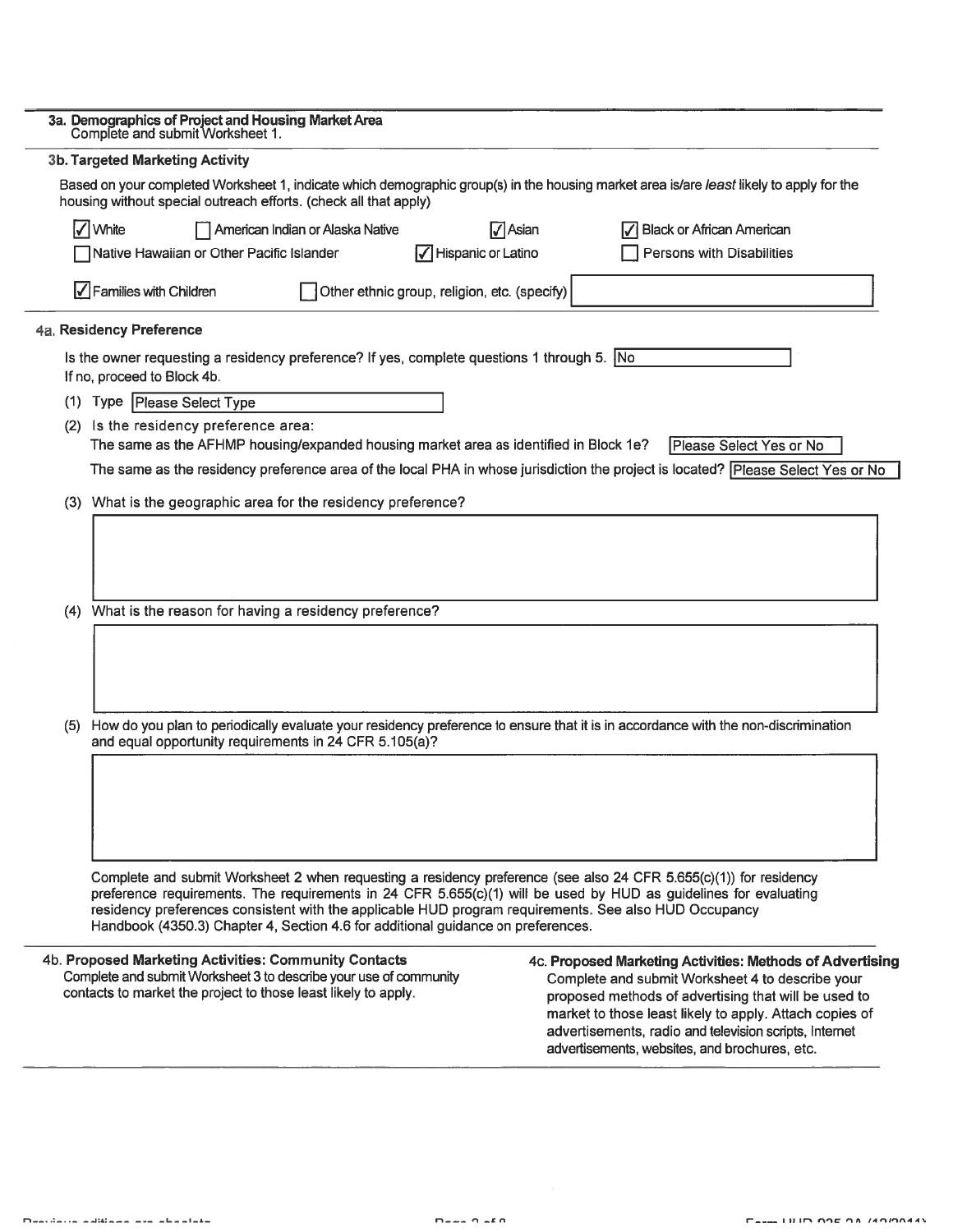| 5a. Fair Housing Poster                                                                                                                                                                                               |                                                                                                                    |                   |                                          | The Fair Housing Poster must be prominently displayed in all offices in which sale or rental activity takes place (24 CFR 200.620(e)).                                                                                                                                           |  |
|-----------------------------------------------------------------------------------------------------------------------------------------------------------------------------------------------------------------------|--------------------------------------------------------------------------------------------------------------------|-------------------|------------------------------------------|----------------------------------------------------------------------------------------------------------------------------------------------------------------------------------------------------------------------------------------------------------------------------------|--|
| √ Rental Office                                                                                                                                                                                                       | Check below all locations where the Poster will be displayed.<br><b>Real Estate Office</b>                         | <b>Model Unit</b> | ◯ Other (specify) Main Office            |                                                                                                                                                                                                                                                                                  |  |
| 5b. Affirmative Fair Housing Marketing Plan<br>The AFHMP must be available for public inspection at the sales or rental office (24 CFR 200.625). Check below all locations<br>where the AFHMP will be made available. |                                                                                                                    |                   |                                          |                                                                                                                                                                                                                                                                                  |  |
| √ Rental Office                                                                                                                                                                                                       | Real Estate Office                                                                                                 | Model Unit        | Other (specify)                          |                                                                                                                                                                                                                                                                                  |  |
| 5c. Project Site Sign                                                                                                                                                                                                 |                                                                                                                    |                   |                                          |                                                                                                                                                                                                                                                                                  |  |
|                                                                                                                                                                                                                       |                                                                                                                    |                   |                                          | Project Site Signs, if any, must display in a conspicuous position the HUD approved Equal Housing Opportunity logo, slogan, or statement<br>(24 CFR 200.620(f)). Check below all locations where the Project Site Sign will be displayed. Please submit photos of Project signs. |  |
| V Rental Office                                                                                                                                                                                                       | Real Estate Office                                                                                                 | Model Unit        | $\sqrt{\phantom{a}}$ Entrance to Project | Other (specify)                                                                                                                                                                                                                                                                  |  |
|                                                                                                                                                                                                                       | The size of the Project Site Sign will be 35"<br>The Equal Housing Opportunity logo or slogan or statement will be | $x$ 79"           | 4"<br>$x \,   4.5"$                      |                                                                                                                                                                                                                                                                                  |  |
| 6. Evaluation of Marketing Activities                                                                                                                                                                                 |                                                                                                                    |                   |                                          |                                                                                                                                                                                                                                                                                  |  |

Explain the evaluation process you will use to determine whether your marketing activities have been successful in attracting individuals least likely to apply, how often you will make this determination, and how you will make decisions about future marketing based on the evaluation process.

Application paperwork will ask "How did you heat about us?" We will track the responses and evaluate annually to determine if persons have learned about this housing option from our selected community contacts and marketing and also determine other possible community contacts to add.

We will evaluate the demographics of the property annually to determine if the number of persons in the targeted population categories have increased, If not sufficiently increased, we will continue marketing to those populations and research alternative community contacts.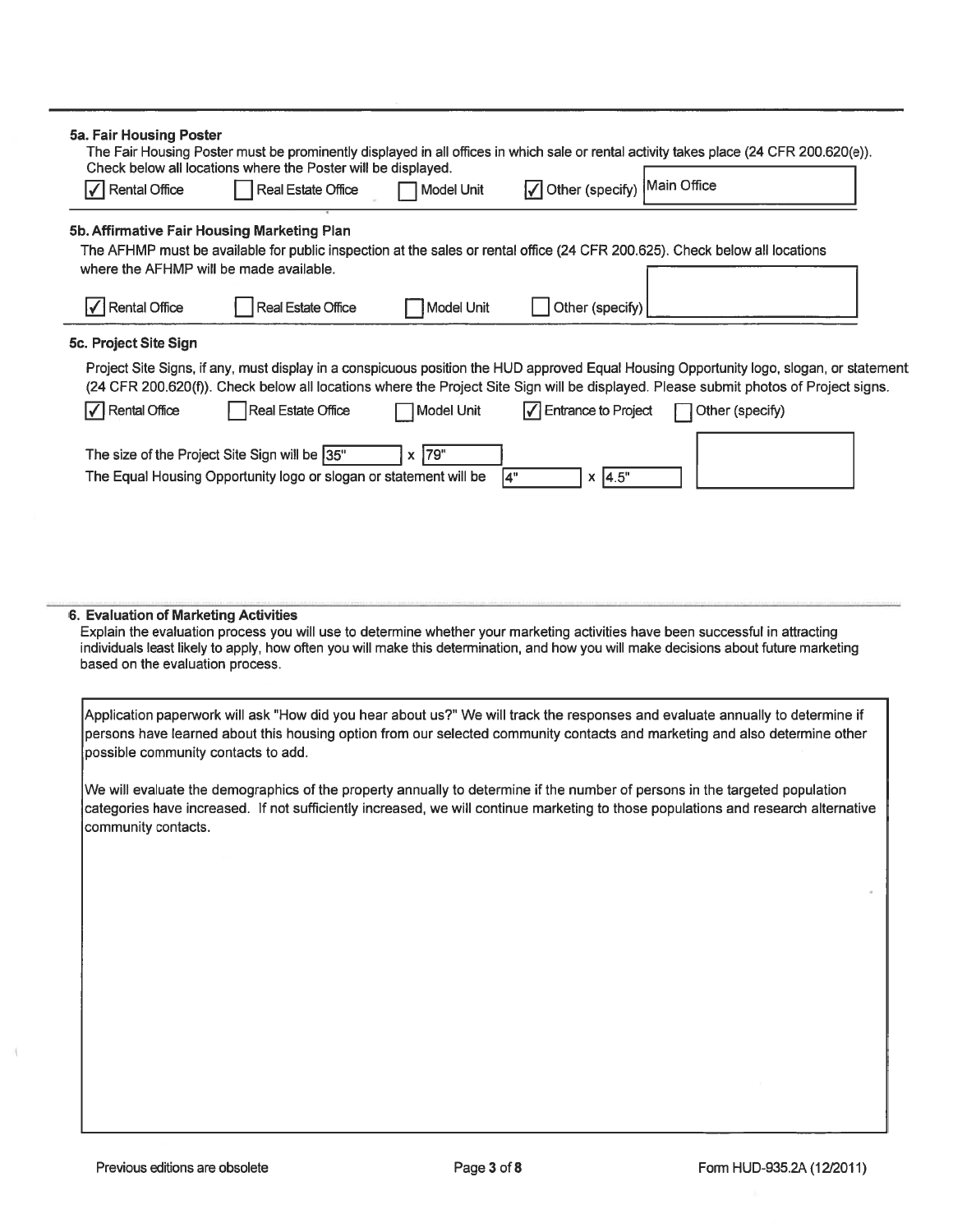#### 7a. Marketing Staff

What staff positions are/will be responsible for affirmative marketing?

Assistant Director, PH Operations Manager, Placement Supervisor, Project Manager 7a. Marketing Staff<br>
What staff positions are/will be responsible for affirmative marketing?<br>
Assistant Director, PH Operations Manager, Placement Supervisor, Project Mar<br>
7b. Staff Training and Assessment: AFHMP

- (1) Has staff been trained on the AFHMP?  $Y$ es
- (2) Has staff been instructed in writing and orally on non-discrimination and fair housing policies as required by 24 CFR 200.620(c)? | Yes
- (3) If yes, who provides instruction on the AFHMP and Fair Housing Act, and how frequently?

LMHA holds Fair Housing training for all employees every February. It is conducted by experts in the field, such as the Fair Housing Center for Rights and Research in 2016, 2018, & 2019 and Don Eager & Associates in 2017.

(4) Do you periodically assess staff skills on the use of the AFHMP and the application of the Fair Housing

Act? IYes I

(5) If yes, how and how often?

To assess staff skills agency wide, LMHA procures the services of the Fair Housing Center for Rights and Research to conduct paired testing annually throughout the agency over <sup>a</sup> period of 2-3 months.

### 7c. Tenant Selection Training/Staff

- (1) Has staff been trained on tenant selection in accordance with the project's occupancy policy, including any residency preferences?  $|{\mathsf{Yes}}|$
- (2) What staff positions are/will be responsible for tenant selection?

Placement Supervisor, PH Operations Manager

### 7d. Staff Instruction/Training:

Describe AFHM/Fair Housing Act staff training, already provided or to be provided, to whom it was/will be provided, content of training, and the dates of pas<sup>t</sup> and anticipated training. Please include copies of any AFHM/Fair Housing staff training materials.

Annually, the AFHMP is reviewed by the Project Manager, Placement Supervisor, Operations Manager, and Assistant Director. These are the leaders of the key departments responsible for marketing, leasing up, and managing the property. As <sup>a</sup> result of these reviews and during meetings/trainings, staff are instructed on FH policies and the AFHMP.

To assess staff skills agency wide, LMHA procures the services of the Fair Housing Center for Rights and Research to conduct paired testing throughout the agency over <sup>a</sup> period of 2-3 months. The results of these tests are discussed with the LMHA Administration and incorporated into the annual FH training.

LMHA holds Fair Housing training for all employees every February. It is conducted by experts in the field, such as the Fair Housing Center for Rights and Research in 2016, 2018, & 2019 and Don Eager & Associates in 2017. Agendas and sign-in sheets are attached. (Employees listed as LCEHC are those who serve the Harr Plaza property.)

Certificates of completion of the Nan McKay Fair Housing and Reasonable Accommodation training are included for Megan Newson, Operations Manager (2/12/16); Michael Volpe, LCEHC Harr Project Manager (10/20/17); Jennifer Zvosechz, Placement Supervisor (9/22/16)

Fair Housing for Maintenance was completed by Dennis Cruz, Maintenance Technician, in December 2018.

The next all-employee training is scheduled for February 12, 2020.